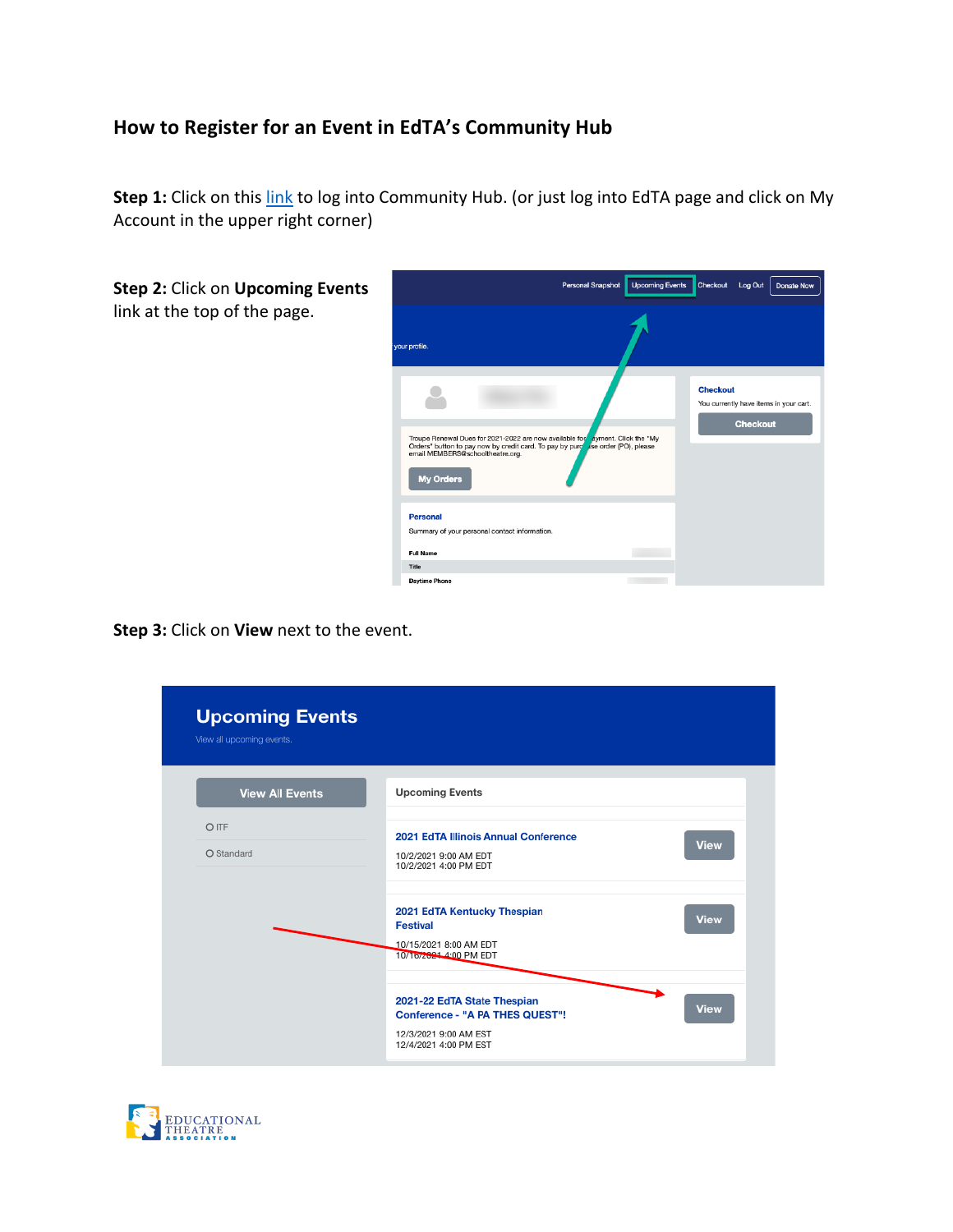| Step 4: Click<br>on Register. | 2021-22 EdTA State Thespian Conference - "A PA THES QUEST"! |                                    |                                                                   |                         |  |
|-------------------------------|-------------------------------------------------------------|------------------------------------|-------------------------------------------------------------------|-------------------------|--|
|                               |                                                             |                                    | <b>Register</b>                                                   |                         |  |
|                               |                                                             | <b>When and Where</b>              |                                                                   |                         |  |
|                               |                                                             | <b>Start Date</b>                  |                                                                   | 12/3/2021 9:00 AM EST   |  |
|                               |                                                             | <b>End Date</b>                    |                                                                   | 12/4/2021 4:00 PM EST   |  |
|                               |                                                             | <b>Address Line 1</b>              |                                                                   | 3695 Crossfield Lane    |  |
|                               |                                                             | Location                           |                                                                   | North Penn HS           |  |
|                               |                                                             | City                               |                                                                   | York                    |  |
|                               |                                                             | State/Province                     |                                                                   | PA                      |  |
|                               |                                                             | <b>Web Registration Start Date</b> |                                                                   | 9/1/2021 8:00 AM EDT    |  |
|                               |                                                             | <b>Web Registration End Date</b>   |                                                                   | 10/29/2021 11:59 PM EDT |  |
|                               |                                                             | <b>THESPIAN</b>                    | <b>THESPIANS*</b><br><b>EDUCATIONAL THEATRE ASSOCIATION AFFIL</b> | <b>PENNSYLVANIA</b>     |  |

**Step 5:** Select "Attendee - Adult" for who you want to attend as and click on **Next**. (Notice that EdTA used the term Future Thespian Student for any student who is not inducted. These students and adults are whom you need to put on the exel form and send in to EdTA so they can be added to your 'roster')

| <b>Choose Registration Type</b><br>Choose Your Registration Type for the Event.                                      |                                                                                                 |             |
|----------------------------------------------------------------------------------------------------------------------|-------------------------------------------------------------------------------------------------|-------------|
| 2021-22 EdTA State Thespian<br>Conference - "A PA THES QUEST"!<br>Choose Registration Type<br><b>Choose Sessions</b> | I will be attending as<br>O Attendee - Thespian Student<br>O Attendee - Future Thespian Student |             |
| Customize the Experience<br>ℐ                                                                                        | Attendee - Adult<br>O College Rep<br><b>Back</b>                                                | <b>Next</b> |
|                                                                                                                      |                                                                                                 |             |

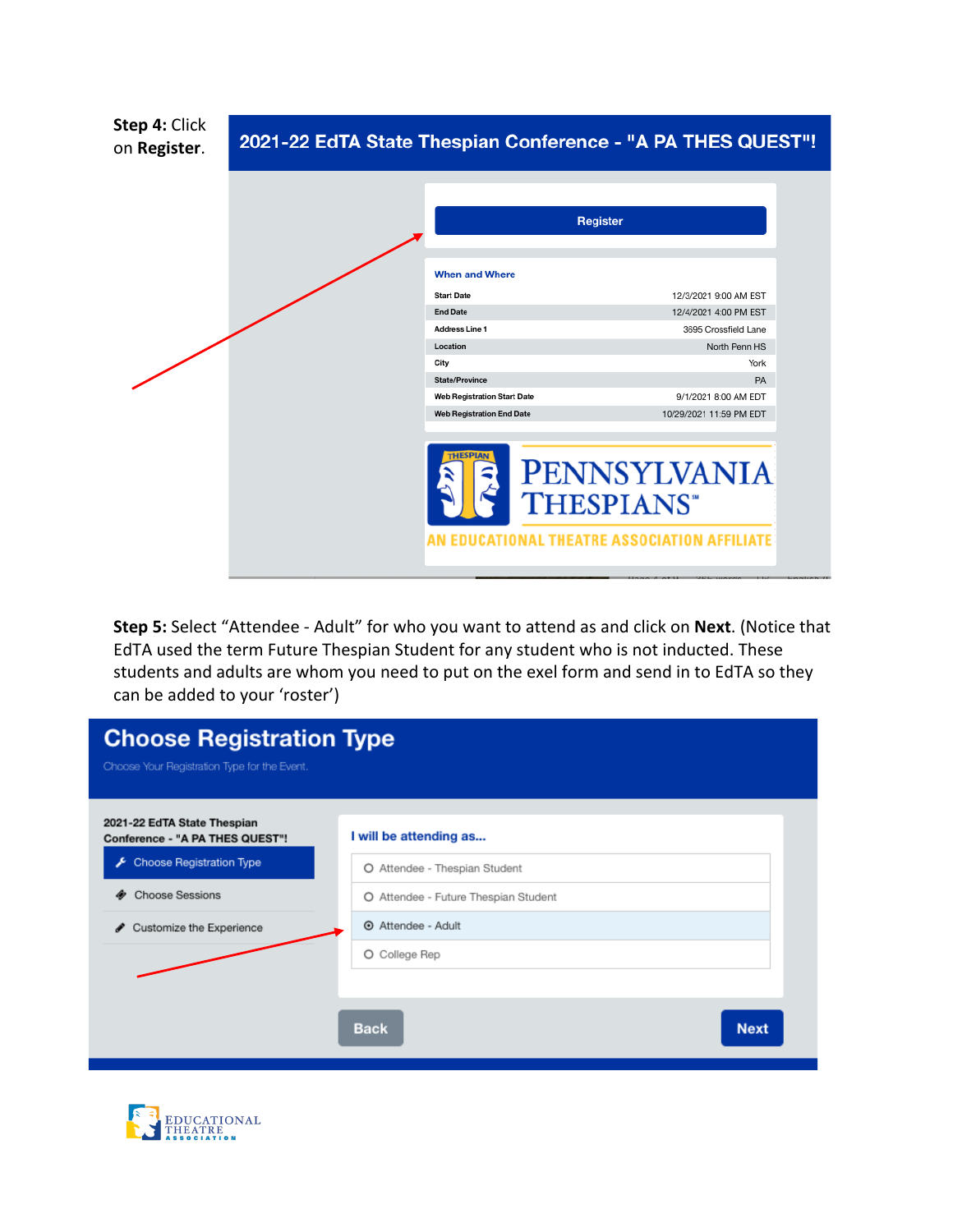**Step 6:** Select Conference Registration. If you are entering a Tech Challenge Team, select that as well (and the quantity of teams you are entering – up to 3) and click on **Next**.

| <b>Choose Sessions</b><br>Choose the sessions that you would like to attend at this event.                                                                 |                                                                                   |                                                     |
|------------------------------------------------------------------------------------------------------------------------------------------------------------|-----------------------------------------------------------------------------------|-----------------------------------------------------|
| 2021-22 EdTA State Thespian<br>Conference - "A PA THES QUEST"!<br>Choose Registration Type<br>≁<br><b>Choose Sessions</b><br>۰<br>Customize the Experience | □ Conference Registration (Adult)<br>Tech Challenge Per Team<br>0.<br><b>Back</b> | \$35.00<br>\$25.00<br>Quantity:<br>1<br><b>Next</b> |

Enter the tshirt size for each participant. *You DO NOT have to select a Chapterone Responsibility for anyone this year (– just leave that area blank)*

| Please select a t-shirt | ັ                                           |
|-------------------------|---------------------------------------------|
| size: *                 | Please select one of the following options. |
| Choose one or more      | Workshop Monitor                            |
| chaperone               | Hall Monitor                                |
| responsibilities?       | Social Media                                |
|                         |                                             |

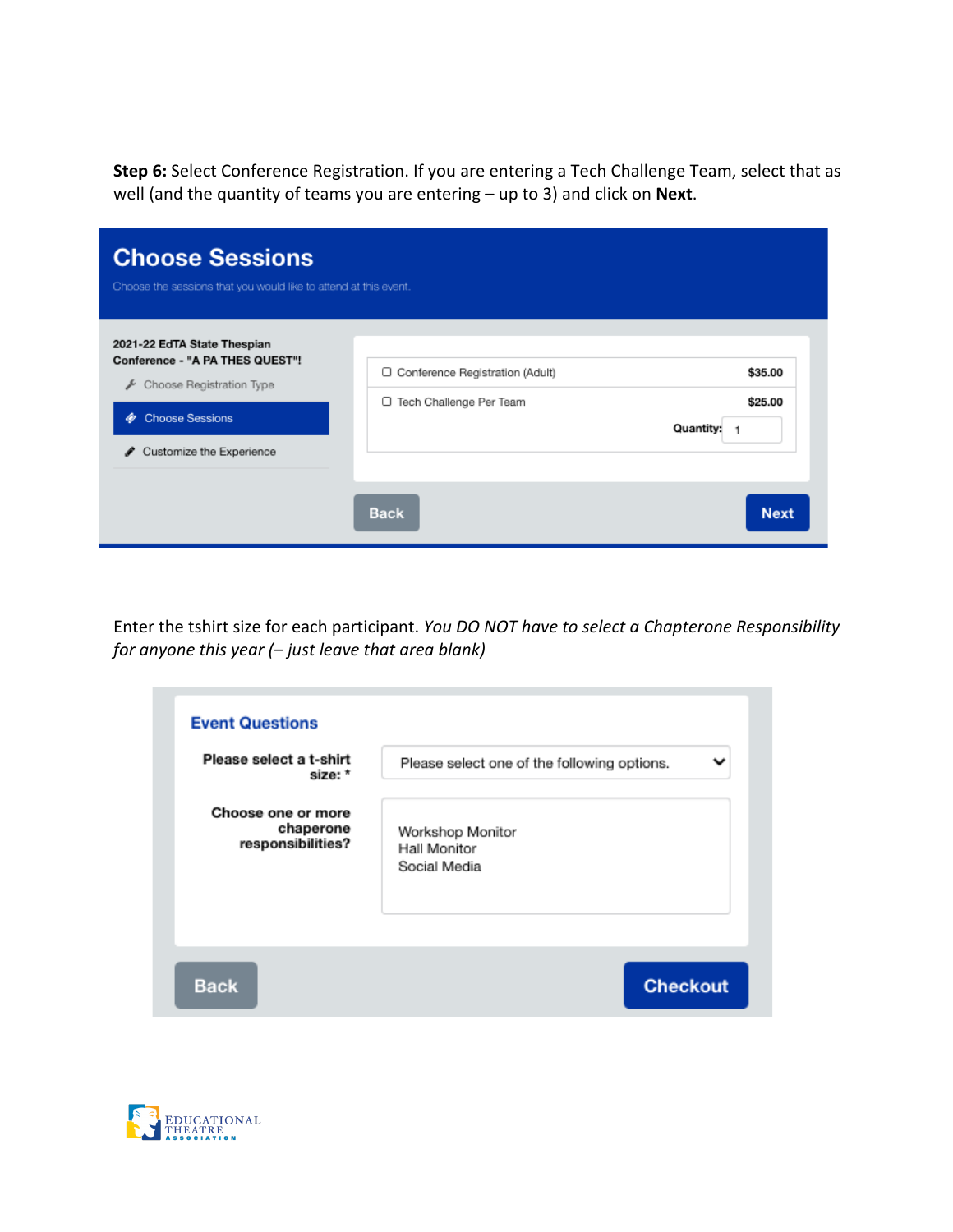As a Troupe Director you will be registering all the students and adults you are bringing, so you need to go back and register each student and adult through this process.

Answer "What would you like to do?" or if you are finished, click Submit.

| What would you like to do?             |
|----------------------------------------|
| O Register Myself                      |
| <b>Example 3</b> Register Someone Else |
|                                        |

If appropriate, click on **Add Another Registration** to register another student, going through the process again.

When you have added all the people you need to register to attend the PA State Thespian conference, click on Submit.

Input your coupon code if you have one. (Troupe Directors who have an STO will be notified of the coupon code to use for them. This is the only coupon code being used this year.)

When using a coupon, only one coupon can be applied per order. If you are processing orders for multiple registrations and using a coupon, complete the checkout for that registration before adding additional registrations.

| <b>Coupon Code</b>   |      |  |              |
|----------------------|------|--|--------------|
| Limit one per order. |      |  |              |
|                      | Code |  |              |
|                      |      |  | <b>Apply</b> |

Review your payment information to ensure it is correct. After which, click on **Submit**.

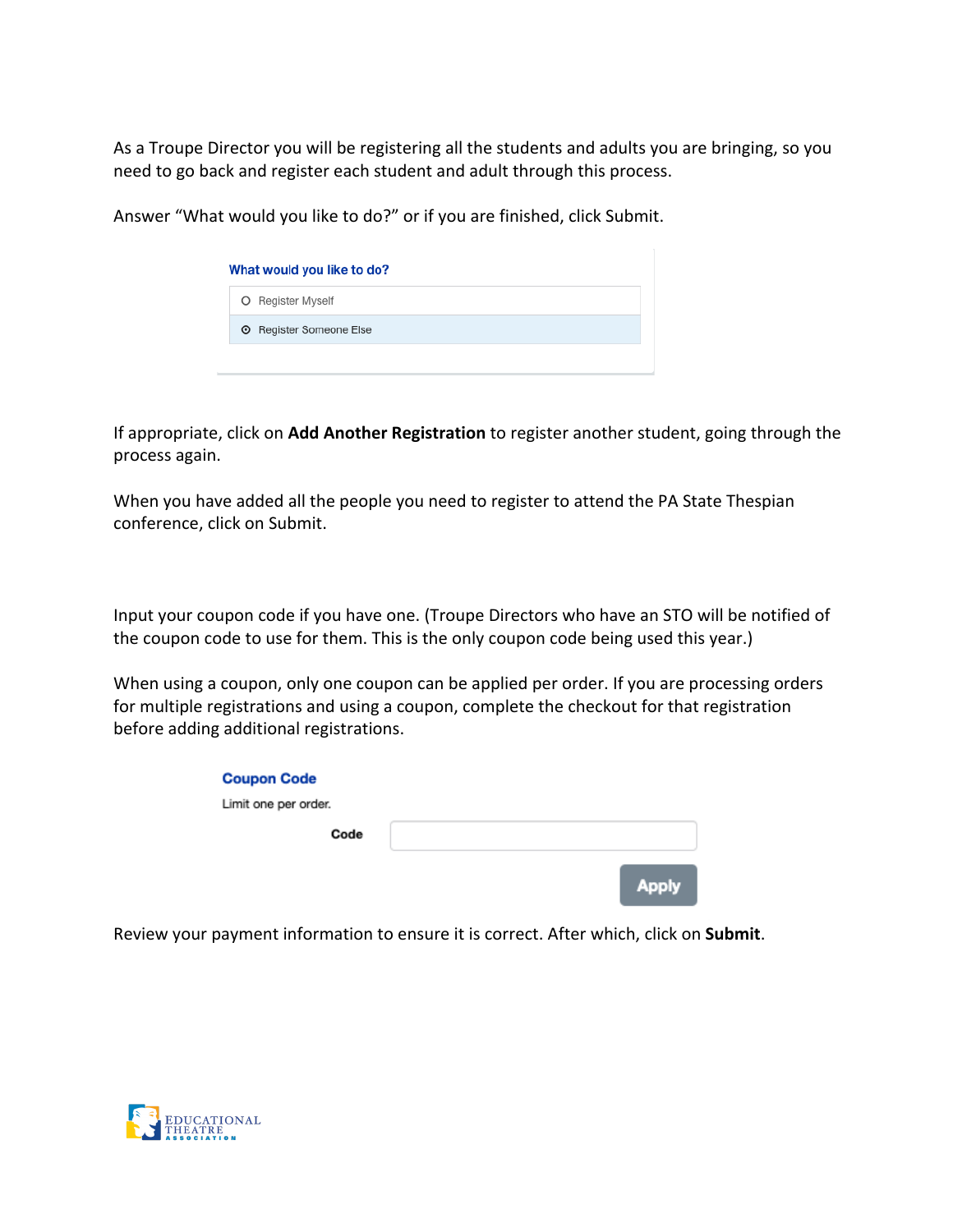| <b>Payment Type</b>             |                      |
|---------------------------------|----------------------|
| Tey Now - Saved Payment         |                      |
| O Pay Now - New Credit Card     |                      |
| O Pay With Purchase Order       |                      |
| O Pay Later - Scheduled Payment |                      |
|                                 |                      |
| <b>Billing Address</b>          |                      |
| Country                         | <b>United States</b> |
| <b>Street</b>                   |                      |
|                                 |                      |
| City                            | San Francisco        |
| <b>State/Province</b>           | CA                   |
| Zip/Postal Code                 |                      |
|                                 |                      |
| <b>Total Details</b>            |                      |
|                                 | <b>Grand Total</b>   |
|                                 | <b>Balance</b>       |
|                                 |                      |
|                                 | <b>Submit</b>        |

## **IMPORTANT NOTE:**

If you enter a purchase order number, the invoice will be addressed to your affiliated organization.

When remitting payment by check, please remit checks to:

Educational Theatre Association PO Box 7410260 Chicago, IL 60674-0260  *(Not PA THESPIANS)*